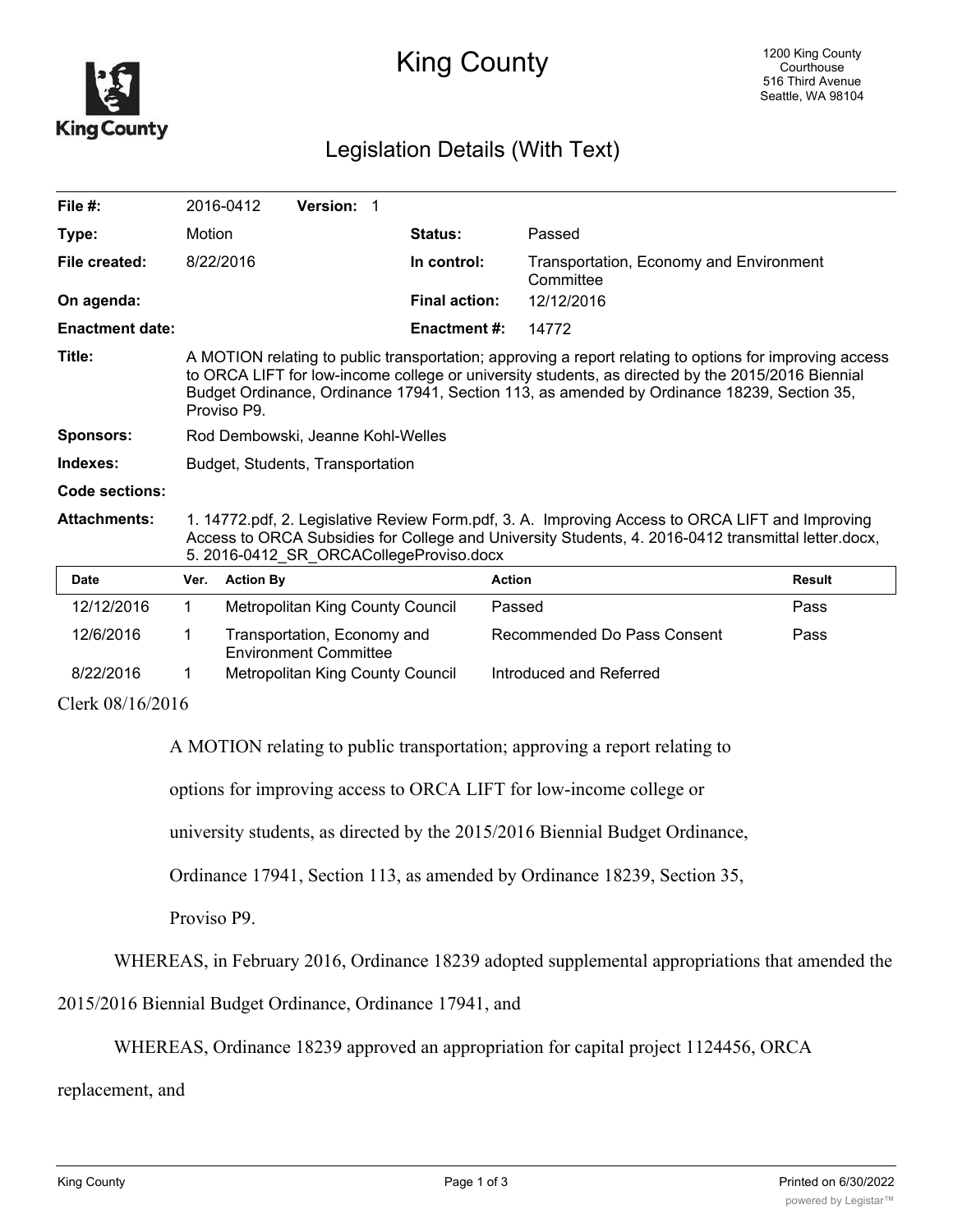## **File #:** 2016-0412, **Version:** 1

WHEREAS, Ordinance 18239, Section 35, Proviso P9, requires the executive to transmit by August 15, 2016, a report on improving access to ORCA LIFT for low-income college or university students and a motion that approves the report before expending \$500,000 of the funds appropriated for capital project 1124456, and

WHEREAS, the report is to include, but not be limited to:

A. A study of the feasibility of providing locations more convenient to low-income college or university students to apply for ORCA LIFT cards that integrate college- or university-provided transit fare credit into their ORCA LIFT cards. The study shall be based on a review of current transit operational practices and on the transit division outreach to college or university administrators and students, other stakeholders, and members of the public;

B. A summary of the outreach efforts required by subsection A of this proviso;

C. An estimate of the number of affected students, broken out by educational institution, including students for whom English is a second language;

D. A range of options to facilitate locations more convenient to low-income college or university students at which they may apply for ORCA LIFT cards that integrate college- or university-provided transit fare credit into their ORCA LIFT cards, which may include any implementation of options taken by the transit division before completion of the report;

E. Estimates of the cost for each option including any fare revenue impacts; and

F. A plan to timely report to the council the results of the transit division implementing any of the options identified in the report.

WHEREAS, Metro has compiled the required information and the executive has transmitted the Improving Access to ORCA LIFT and Improving Access to ORCA Subsidies for College and University Students report as set forth as Attachment A to this motion to the council;

NOW, THEREFORE, BE IT MOVED by the Council of King County:

The council hereby approves the Improving Access to ORCA LIFT and Improving Access to ORCA